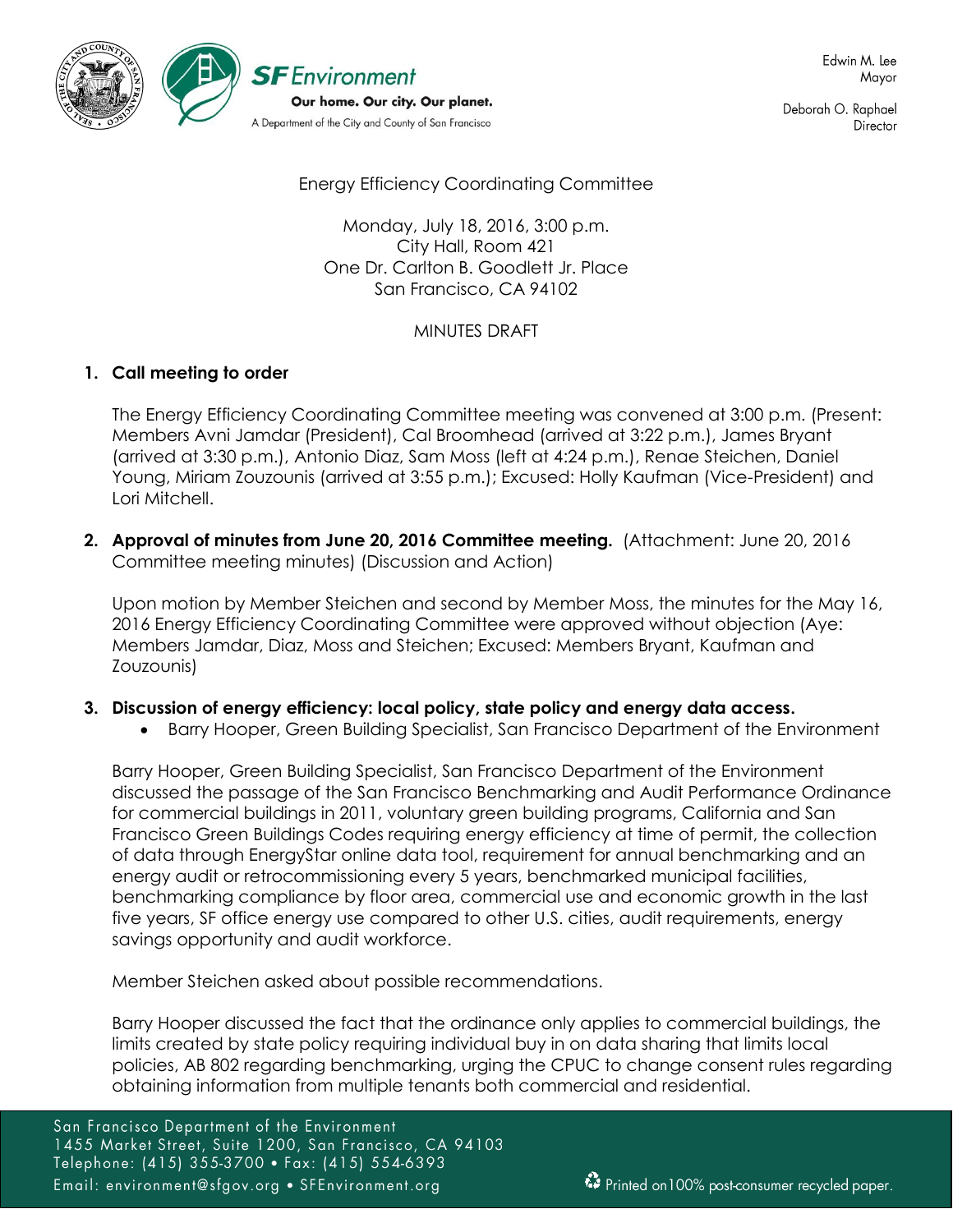Member Jamdar asked about penetration with current funding under the ordinance.

Member Steichen asked about the possibility of expanding the Green Building Code.

Member Jamdar stated that a possible recommendation could be expanding the program to multifamily, market rate and affordable provided that people could provide their energy data.

There was no public comment on this item.

### **4. Discussion of Pacific Gas and Electric Company programs.**

- Paola Benassi, Manager, Energy Savings Assistance Program
- Jessica Waggoner, Supervisor, EE Policy and Strategy

Jessica Waggoner, Supervisor of Energy Efficiency Policy and Strategy, Pacific Gas and Electric Company discussed PG&E rebates and incentives, direct install through Energy Watch turnkey program, CORE catalog for rebates, multifamily customers, commercial custimers including small and medium business and hard-to-reach small business, marketing and outreach, achievements since 2006.

Member Bryant asked about the lack of activity in Supervisorial District 10.

Member Broomhead discussed eligibility for PG&E's multi-family program.

Jessica Waggoner discussed on bill financing, Core rebates and the Step Up and Power Down program.

Member Bryant asked about who the partners were for outreach.

Member Steichen asked about loans.

Member Moss asked about building owners being able to apply for grants for commercial storefront tenants.

Paola Benassi, Manager, Energy Savings and Assistance Program (ESAP), Pacific Gas and Electric Company discussed ESAP's history and background, eligibility, key program offerings, service by demographics, marketing outreach, program enhancements including the addition of LEDs, Smart Thermostats, Behavioral change, water savings and reserving customers who have not been contacted since 2002.

Member Bryant asked how the Committee can help ESAP do better.

Paola Benassi discussed the challenge of finding customers and reaching them.

Member Jamdar asked about the income requirements and whether or not they can be changed.

Member Steichen asked what percentage of low income residents are being served.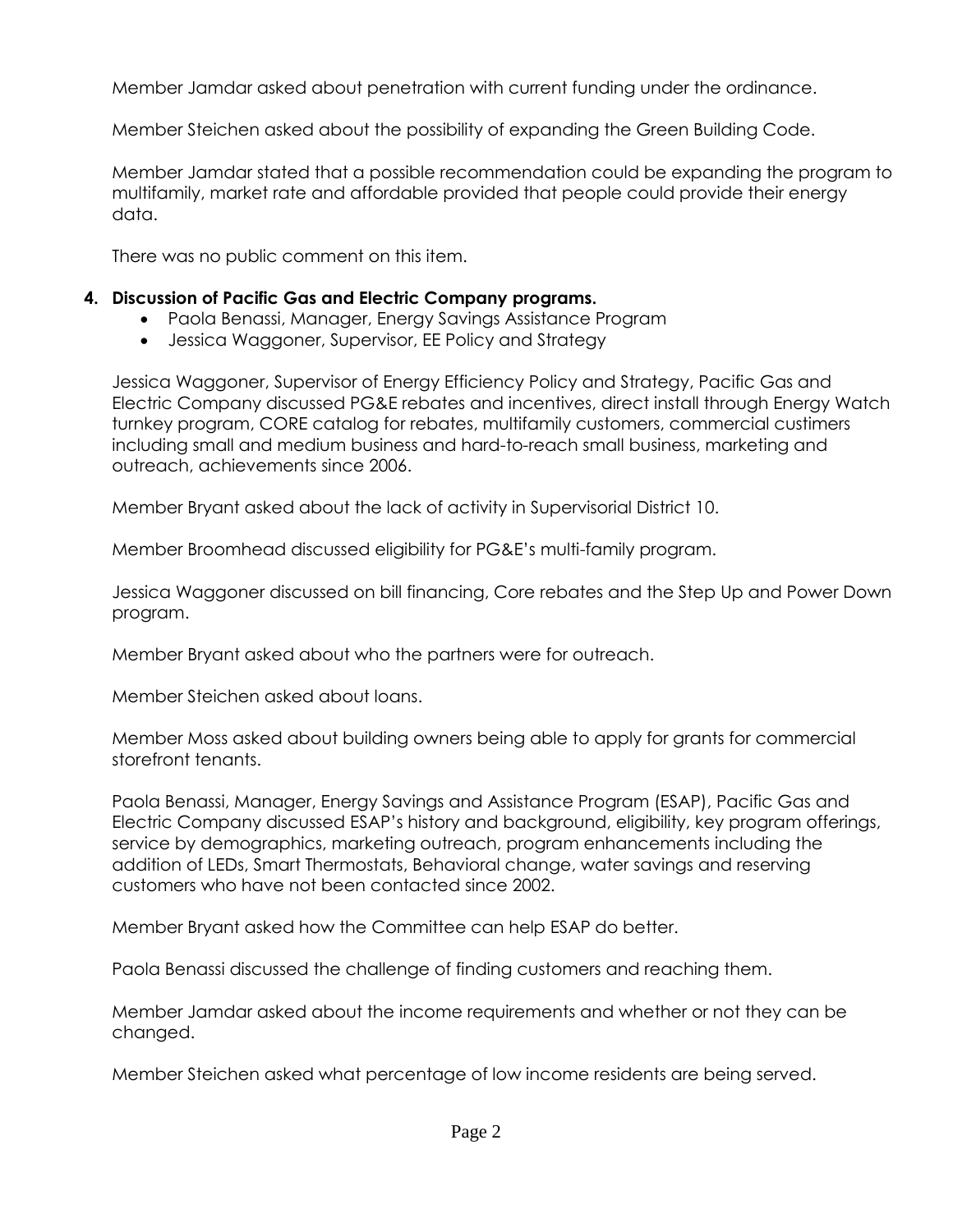Member Broomhead asked what the definition of measure mix is.

Member Broomhead asked about the allowance for deferred maintenance.

Member Jamdar what is the maximum amount for overall project costs with ESAP.

Member Jamdar asked Member Broomhead how ESAP can work better with the Department of the Environment.

Member Broomhead discussed SRO hotels.

Member Jamdar asked if affordable housing developments are eligible for the program.

Member Bryant discussed public housing residents.

Member Jamdar asked about the contractors for the program.

Paola Benassi discussed the challenges of parking for contractors.

Member Jamdar asked about recommending to the CPUC that they increase the income eligibility requirement for San Francisco.

Public Comment

Eddie Ahn, Brightline Defense Project, discussed the \$424 million in ESAP funds in California that have not been spent and asked the Committee to address this matter.

Member Jamdar asked Paola Benassi to address the matter. Paola Benassi said she would send the question to the other utilities if the question came in a letter.

- **5. Discussion of San Francisco energy efficiency matrix.** The Committee is developing a document that brings together information on energy efficiency programs in San Francisco organized by sector, funding sources, populations affected, various agencies involved and jobs added. (Attachment: San Francisco Energy Efficiency Program Matrix)
	- Cal Broomhead, Climate and Energy Innovation Manager, San Francisco Department of the Environment

Cal Broomhead, Climate and Energy Innovation Manager, San Francisco Department of the Environment discussed the line item for low income in multifamily and single family.

Member Steichen asked about adding the total budget for each program.

Member Broomhead said that the information can been added to the programs listed in the appendix when appropriate.

Member Zouzounis asked about a pilot program for small business.

Member Broomhead discussed pilot programs.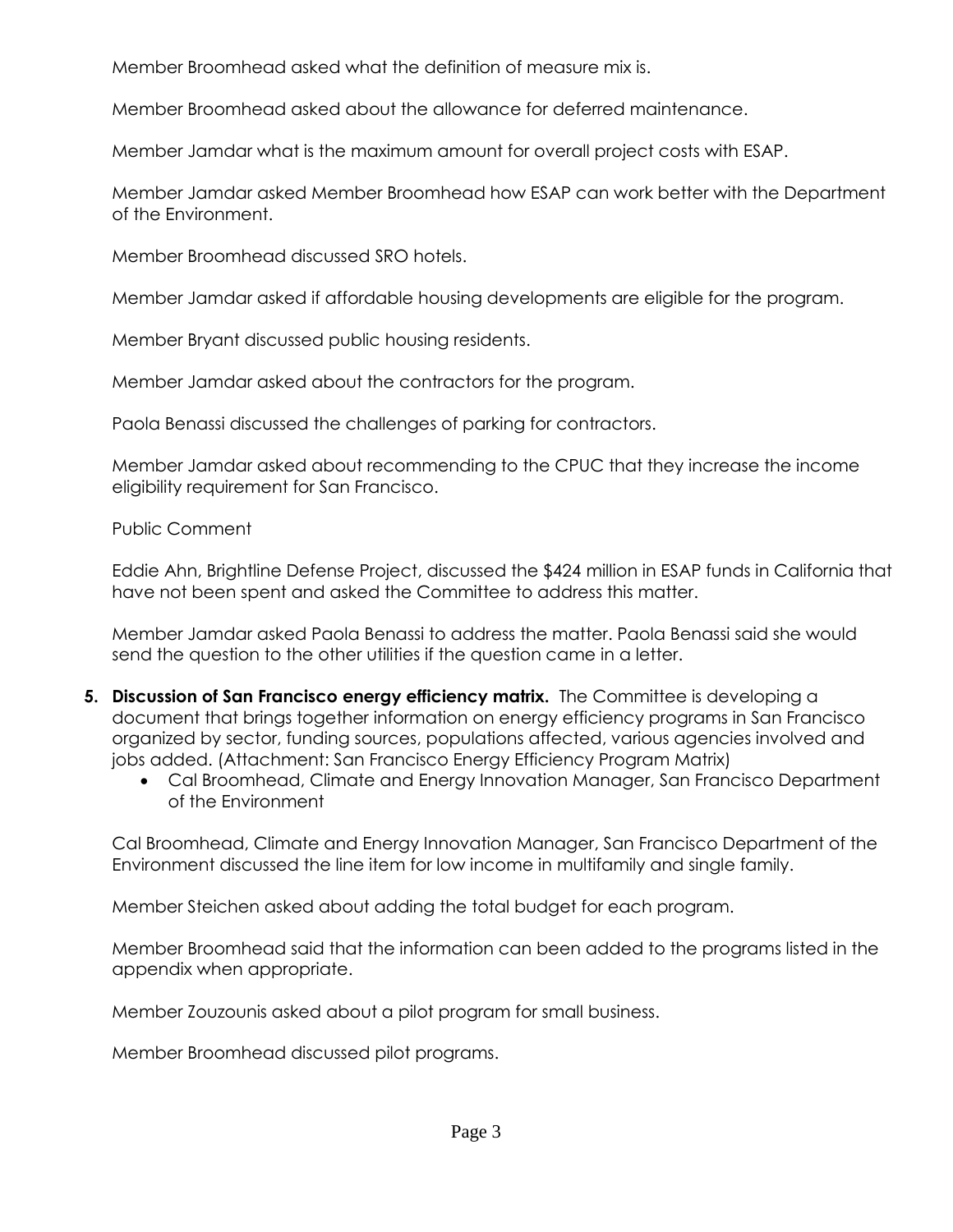The Committee discussed urging the Board of Supervisors to make recommendations to the State about CPUC policies.

Member Steichen said that she would like to see more information that would be helpful in finding where the gaps are in programming.

Member Jamdar discussed the gap caused by the benchmarking ordinance.

Member Steichen asked for a list of each program with a brief summary, program, who is operating the program, contractors and San Francisco budget. Energy Watch needed to be added to the acronym list.

Public Comment:

Eddie Ahn, Brightline Defense Project, asked about accessibility to the matrix document.

**6. Discussion of information gathering, future presentations to the Committee and Committee timeline.** The Committee will discuss information gathering and the Committee's preferred format for how information is provided to them, future presentations and the Committee's timeline. (Attachment: EECC Timeline)

Member Steichen said that she will be unable to attend the next meeting.

The Committee discussed the CCA theme of the August meeting.

The Committee discussed the Committee's invitation to the Economic Opportunity Council to present.

Member Steichen discussed hearing more from the public from groups such as homeowners or business owners.

The Committee discussed information about small businesses that have been collected by surveys.

Member Zouzounis discussed bringing the questions to the SF Apartment Association, SF Chamber of Commerce, Small Business Commission, SF Council of District Merchant Associations and the California Housing Partnership.

Member Jamdar suggested using the September meeting to begin synthesizing the information that has been collected to date.

Public Comment:

Eddie Ahn, Brightline Defense Project, discussed incorporating workforce issues and service providers.

## **7. Public comment**

There was no public comment.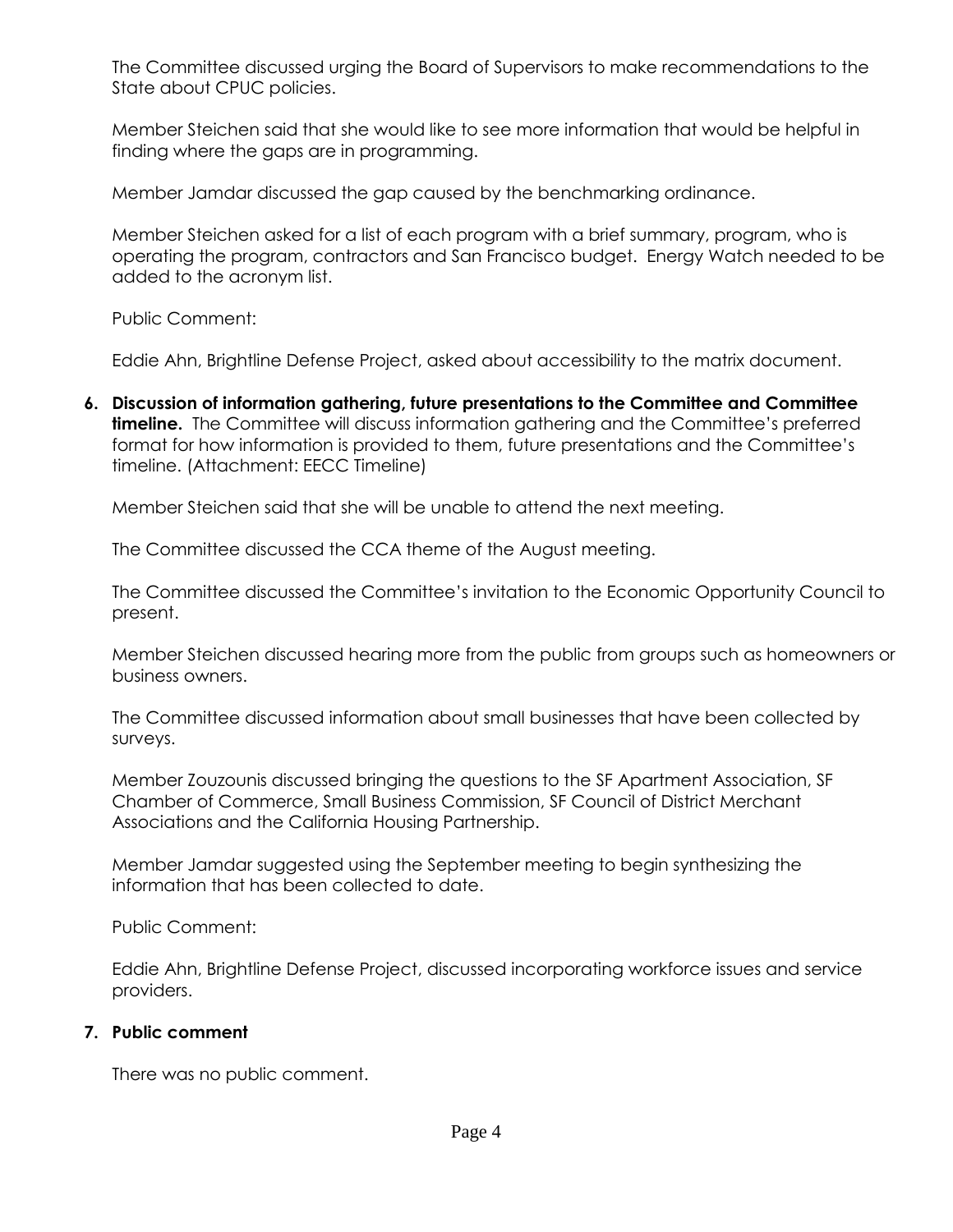**8. Adjournment.** The meeting was adjourned at 4:58 p.m.

*The next meeting of the Energy Efficiency Coordinating Committee is Monday, August 15, 2016 at 3:00 p.m. in City Hall, Room 421, 1 Dr. Carlton B. Goodlett Place, San Francisco, CA 94102.*

Copies of explanatory documents are available at (1) the Committee's office, 1455 Market Street, Suite 1200, San Francisco, California, 94103 between the hours of 9 a.m. and 5 p.m., Photo identification is required for entry to the building. (2) on the Committee's website http://www.sfenvironment.org/eecc; (3) upon request to the Commission Affairs Manager, at telephone number 415-355-3709, or via e-mail at [anthony.e.valdez@sfgov.org](mailto:anthony.e.valdez@sfgov.org) within three business days of a meeting. If any materials related to an item on this agenda have been distributed to the Commission after distribution of the agenda packet, those materials are available for public inspection at the Department of the Environment, 1455 Market Street, Suite 1200, San Francisco, CA 94103 during normal office hours or will be made available on the Committee's website <http://www.sfenvironment.org/eecc> as attachments to the agenda or meeting minutes.

### **Important Information**

The ringing of and use of cell phones, pagers and similar sound-producing electronic devices are prohibited at this meeting. Please be advised that the Chair may order the removal from the meeting room of any person(s) responsible for the ringing or use of a cell phone, pager, or other similar sound-producing electronic devices.

NOTE: Persons unable to attend the meeting may submit to the Committee, by the time the meeting begin, written comments. These comments will be made a part of the official public record and shall be brought to the attention of the Committee members. Any written comments should be sent to: Commission Affairs Manager, 1455 Market Street, Suite 1200, San Francisco, CA 94103 by 5:00 p.m. on the day prior to the meeting. Comments that cannot be delivered to the Commission Affairs Manager by that time may be taken directly to the meeting at the location above. When bringing handouts to meetings, please photocopy on both sides of the paper and try to use post-consumer recycled or tree-free paper. Also, please bring sufficient copies of handouts for the Committee, the Commission Affairs Manager and the public.

### **Public Comment**

At this time, members of the public may address the Committee on items of interest that are within the subject matter jurisdiction of the Committee but are not on today's agenda. Public comment will be taken following each agendized item. Each member of the public may address the Committee for up to three minutes, unless otherwise announced by the President. If it is demonstrated that the comments by the public will exceed 15 minutes, the President may continue Public Comment to another time during the meeting.

The Brown Act forbids the Committee from taking action or discussing any item or issue not appearing on the posted agenda. This rule applies to issues raised in public comment as well. In response to public comment, not on an agendized item, the Committee is limited to:

- 1. Briefly responding to statements made or questions posed by members of the public, or
- 2. Request staff to report back on a matter at a subsequent meeting, or
- 3. Directing staff to place the item or issue on a future agenda (Government Code Section 54954.2(a).)

### **Disability Access**

The Energy Efficiency Coordinating Committee will be held at City Hall, Room 421 in the Civic Center Area. The Committee meeting room is wheelchair accessible. The closest accessible BART station is the Civic Center Station at United Nations Plaza and Market Street. Accessible MUNI lines serving this location are: #71 Haight/Noriega and the F Line to Market and Van Ness and the Metro Stations at Van Ness and Market and at Civic Center. For information about MUNI accessible services call (415) 923-6142. There is accessible curbside parking adjacent to City Hall on Grove Street and Van Ness Avenue and in the vicinity of the Veterans Building at 401 Van Ness Avenue adjacent to Davies Hall and the War Memorial Complex.

In order to assist the City's efforts to accommodate persons with severe allergies, environmental illnesses, multiple chemical sensitivity or related disabilities, attendees at public meetings are reminded that other attendees may be sensitive to various chemical based products. Please help the City accommodate these